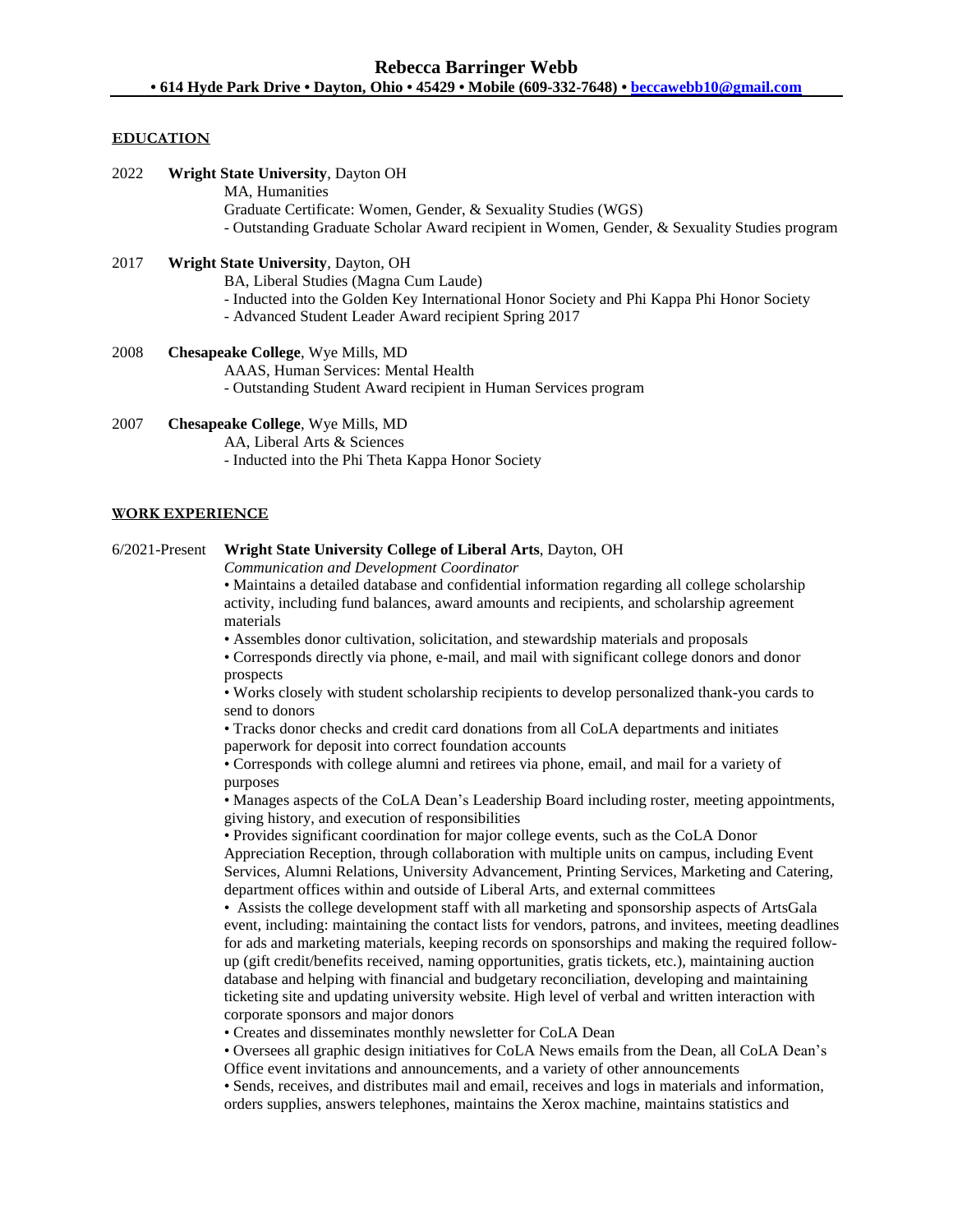progress reports, and updates CoLA bulletin boards (often creating flyers for events and courses seeking enrollment)

• Greets and assists all faculty, staff, students and outside visitors to the CoLA Dean's office

• Assists staff with scheduling appointments and meetings, and making travel arrangements for development-related activities

• Assists with Procard reconciliations

• Manages Social Media accounts (Twitter, Instagram, Facebook, and LinkedIn) for CoLA and ArtsGala

• Assists CoLA Dean's Student Advisory Board with communications to CoLA student and schedules rooms for their meetings

• Manages CoLA Dean's calendar, scheduling Chair's meetings, one-on-ones with CoLA chairs and staff monthly, meetings with donors, students, and community members, and committee meetings

• Provides coverage for CoLA departmental offices when administrative staff are out for vacation or illness by answering phone lines, responding to emails, and assisting students, faculty, and staff as needed

• Assists CoLA's Associate Dean with Qualtrics surveys, COGNOS reports, and scholarship awards from the CoLA Emergency Fund

• Assists College of Liberal Arts Student Success office with events by designing and printing programs, promoting events to students, faculty, and staff through emails and social media, and communicating with Director of Workforce Development about necessities for event materials (water bottles, swag, tablecloths, A/V, chairs and tables, etc.)

• Assists Director of Event and Community Engagement with New Student Orientation events, Personalized Tour scheduling, and other recruitment and retention efforts and events

#### 10/2018-5/2021 **Wright State University College of Liberal Arts**, Dayton, OH

*Admin. Support Coordinator for the Department of Sociology and Anthropology, working with the sub programs of African & African-American Studies (AFS), Crime & Justice Studies (CJS), and Women, Gender, & Sexuality Studies (WGS)*

Wright State changed my position in the English Department to 75% of my job's obligations, while maintaining all prior duties, and added the following duties in the Sociology & Anthropology Department at 25%

• Recorded and managed Graduate Applied Behavioral Science students and Undergraduate students with AFS, Anthropology (ATH), CJS, Sociology (SOC), and/or WGS majors, AFS, ATH, CJS, Forensic Studies, Police & Investigative Studies, Sexuality Studies, SOC, and/or WGS minors, as well as AFS and/or WGS certificates (both Graduate and Undergraduate) by inputting information into the databases, assigning advisors, sending welcome letters and reminders, scheduling appointments, and informing of various department changes and directives

• Created and maintained program newsletters for AFS, CJS, and WGS

• Replied to requests/questions from students and faculty regarding department procedures, policies, and general information queries

• Provided spreadsheets with current and census data within the department to the chair, faculty members, and external requestors

• Scheduled meetings for faculty and department committees

• Assisted with supervision of one to three Student Workers and two to four Graduate Assistants in terms of hiring/firing, scheduling, time-card approval, and assigning job duties

• Wrote thank you letters to department donors monthly, providing them to the chair for signature

• Collected and retained faculty syllabi each semester

• Provided certificates and maintained data for AFS and WGS Graduate and Undergraduate certificate students

• Answered the department's and programs' phones and responded to the programs' general email accounts, responding to all inquiries or directing individuals to appropriate personnel or departments

• Restocked paper for and operated copier, printers, and digital duplicator

• Maintained files of personnel (CVs, sick time records, etc.), students (academic files, scholarship and teaching assistantship applications/recipients, internships, and various exams/certifications)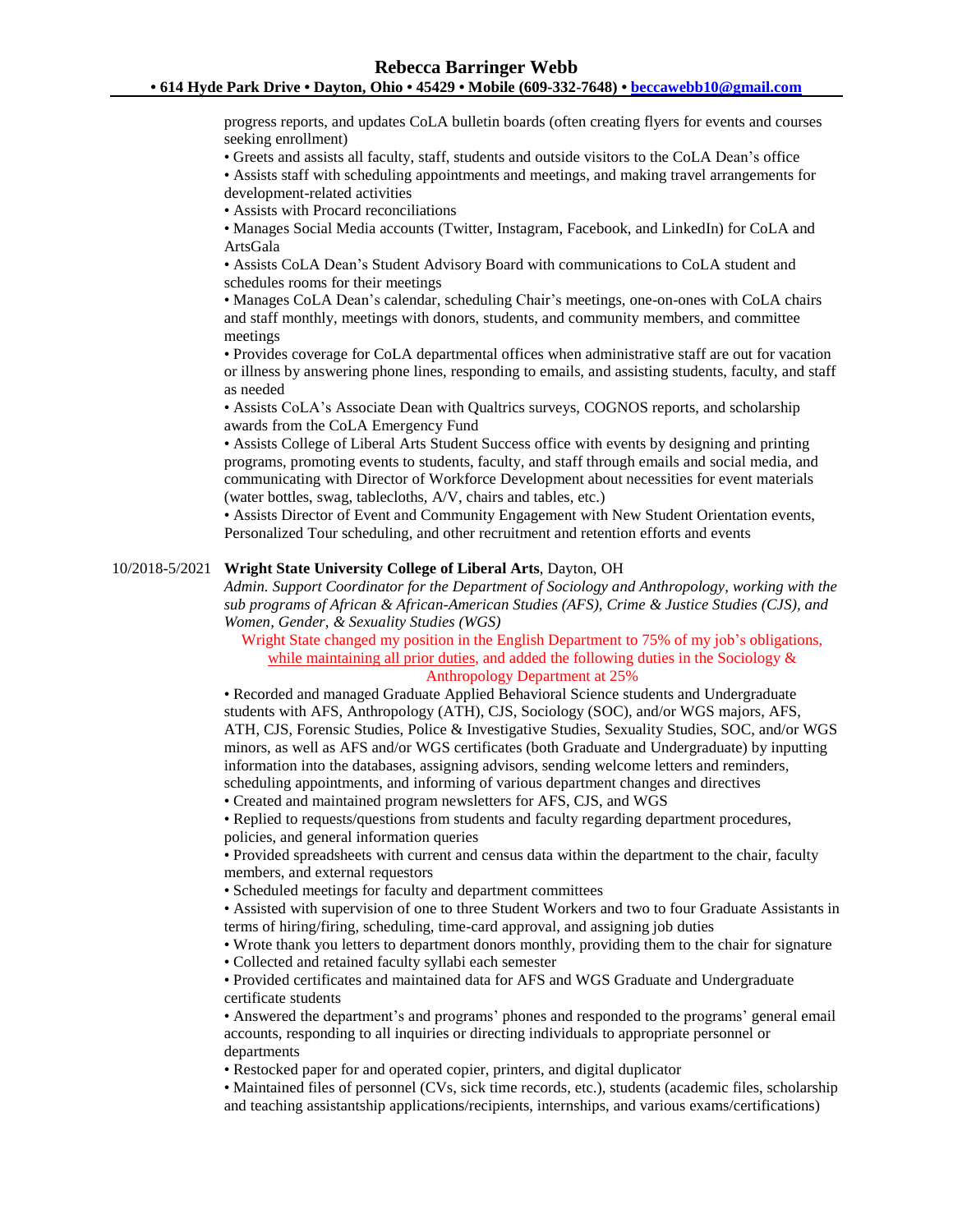## **• 614 Hyde Park Drive • Dayton, Ohio • 45429 • Mobile (609-332-7648) • [beccawebb10@gmail.com](mailto:beccawebb10@gmail.com)**

- Maintained bulletin board displays
- Designed and posted flyers for various department and program events
- Hired adjunct faculty and processed personnel Electronic Personnel Action Forms

• Worked in ChromeRiver to provide and assist the pre-authorization through final approval processes of faculty travel and department purchases

- Tracked scholarship budgets and applied funds to student accounts through Scholarship Manager
- Collected and Coordinated CJS Honor Society dues
- Maintained department and program websites
- Assisted with CJS internship student orientation prep-work

• Assisted the Chair and Program Coordinators with scheduling courses and providing said course information to students by contacting other departments to identify courses for cross-

listings/elective offerings, then editing and submitting schedule proof drafts and final proofs to the Registrar

## 2/2018-6/2021 **Wright State University College of Liberal Arts**, Dayton, OH

*Admin. Specialist for the Department of English Language and Literatures*

• Recorded and managed Undergraduate and Graduate students with English majors, minors, and/or concentrations by inputting information into the databases, assigning advisors, sending welcome letters and reminders, scheduling appointments, and informing of various department changes and directives

• Replied to requests/questions from students and faculty regarding department procedures, policies, and general information queries

• Provided spreadsheets with current and census data within the department to the chair, faculty members, and external requestors

• Received, reviewed, assigned readers, scheduled presentations, and provided pass/fail notification to students regarding Masters Culminating Portfolios

• Recorded, scheduled and notified of pass/fail to students attempting Prior Learning Assessments

• Scheduled meetings for faculty and department committees

• Supervised 10-20 Teaching Assistantship students by providing offices, providing class resource needs to the book store, managing schedules and contact information, and answering any questions or concerns

• Wrote thank you letters to department donors monthly, providing them to the chair for signature

• Collected and retained faculty syllabi each semester

• Provided certificates and maintained data for Digital Media & Writing, TESOL, TEFL, and Professional & Technical Writing certificate students

• Reviewed cohorts and prerequisite requirements, providing overrides or notification of deregistration for students as needed

• Answered the department phone and responded to the department's general email account, responding to all inquiries or directing individuals to appropriate personnel or departments

• Recorded and notified international students regarding certification of English proficiency

• Restocked paper for and operated copier, printers, and digital duplicator

• Maintained files of personnel (CVs, sick time records, etc.), students (academic files, scholarship and teaching assistantship applications/recipients, internships, and various exams/certifications) • Coordinated and maintained budget, applications, and correspondence for the Intro to College

Writing Workshop held the week before Fall classes

## 9/2014-1/2018 **Wright State University Foundation, Inc.**, Dayton, OH

#### *Account Clerk*

• Assisted with approvals of Journal Vouchers, Travel Expense Vouchers, Wright Buy Requisitions, etc. while observing/monitoring university policy and Foundation fund restrictions

• Replied to requests/questions from University personnel regarding Foundation Funds

- Processed document retention boxes
- Provided backup for deposits and check copying
- Processed year-end confirmation letters
- Assisted with 1099 processing if needed by checking W-9s towards calendar year end.
- Maintained/Updated Business Continuity and Advancement Services Manuals yearly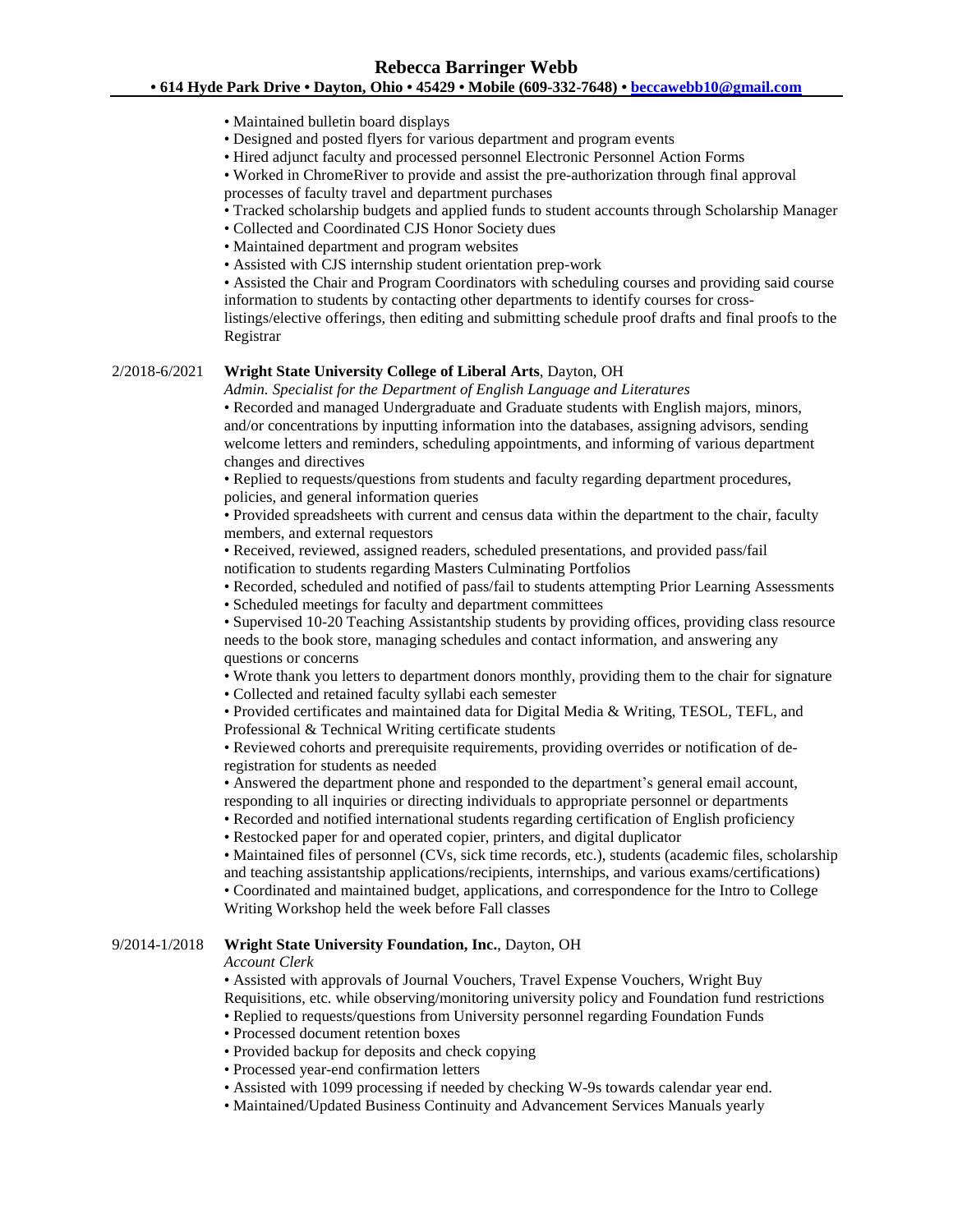• Mentored and supervised Ujima mentee, providing and supervising various tasks and assisting with academic and personal growth and development

- Assisted with monthly building tenant billing
- Worked with a committee to designate scholarship funds to eligible students
- Provided backup for Xtender processing and accessing Cognos IT reports
- Emailed Major Gift Officers with write-off monitoring of unfulfilled donor pledges
- Resolved pledge installments
- Assisted with closed pledge reporting
- Processed pledge reminder letters
- Maintained donor databases via Banner and Cognos
- Monitored the intent-to-endow threshold and sub-fund expiration lists
- Reviewed yearly open-pledge report for lapses in reminders

• Provided backup for Gift Processors by entering gifts, creating pledges, creating and maintaining payroll deduction pledges, making gift adjustments, prepping batches, submitting batches through Finance, and creating receipts

• Provided backup for Foundation front desk management including: answering, recording, and transferring phone calls; managing and mailing donation receipts; accepting and delivering packages from UPS and FedEx to the Foundation building; scheduling meeting spaces, and managing the Foundation Board Room when in use

• Volunteered to provide assistance to the Admin Assistants and to Alumni Relations personnel regarding marketing, booking of various training offices and board rooms, organization of files, and interaction with donors, parents, students, and public officials

#### **PROFESSIONAL EXPERIENCE**

#### 2020-Present **Bias Incident Report Team (BIRT)**, Fairborn (WSU), OH

*Committee Member*

- Assist in advertising for the committee
- Record minutes for each team meeting

• Make recommendations for and support initiatives surrounding promotion of BIRT and fulfillment of BIRT duties

• Create and manage SharePoint to house BIRT documents and materials

• Work collaboratively with committee to review bias-related incidents and develop and deliver interventions

• Participate in creating and providing ongoing bias training for university employees

## 2017-Present **Wright State Allies**, Fairborn (WSU), OH

*Committee Member, Secretary*

• Participate in discussion and advocacy surrounding the LGBTQAI+ faculty, staff, and their allies' perspectives, initiatives, and visions at WSU

• Create and promote events and programs that show support of and solidarity with LGBTQAI+ faculty, staff, and students, as well as provide opportunities for social interaction

• Partner with community organizations and agencies to promote and encourage allyship and support for LGBTQAI+ faculty, staff, and students

• Record meeting minutes for dissemination to the Committee and Listserv, while ensuring protection of membership names/identities

## 2021-2022 **Wright State University College of Liberal Arts Reorg Committee**, Fairborn (WSU), OH *Committee Member, Secretary*

• Participated in discussion surrounding CoLA Reorg efforts in restructuring the college's ten departments and programs/majors therein into 3 distinct schools

• Recorded minutes from all committee meetings

• Assisted with writing of recommendations to the CoLA Dean (and, consequently University Board of Trustees) regarding the reorg

• Coordinated with 18 other committee members in encompassing 115 faculty and staff opinions within discussions with grace and diplomacy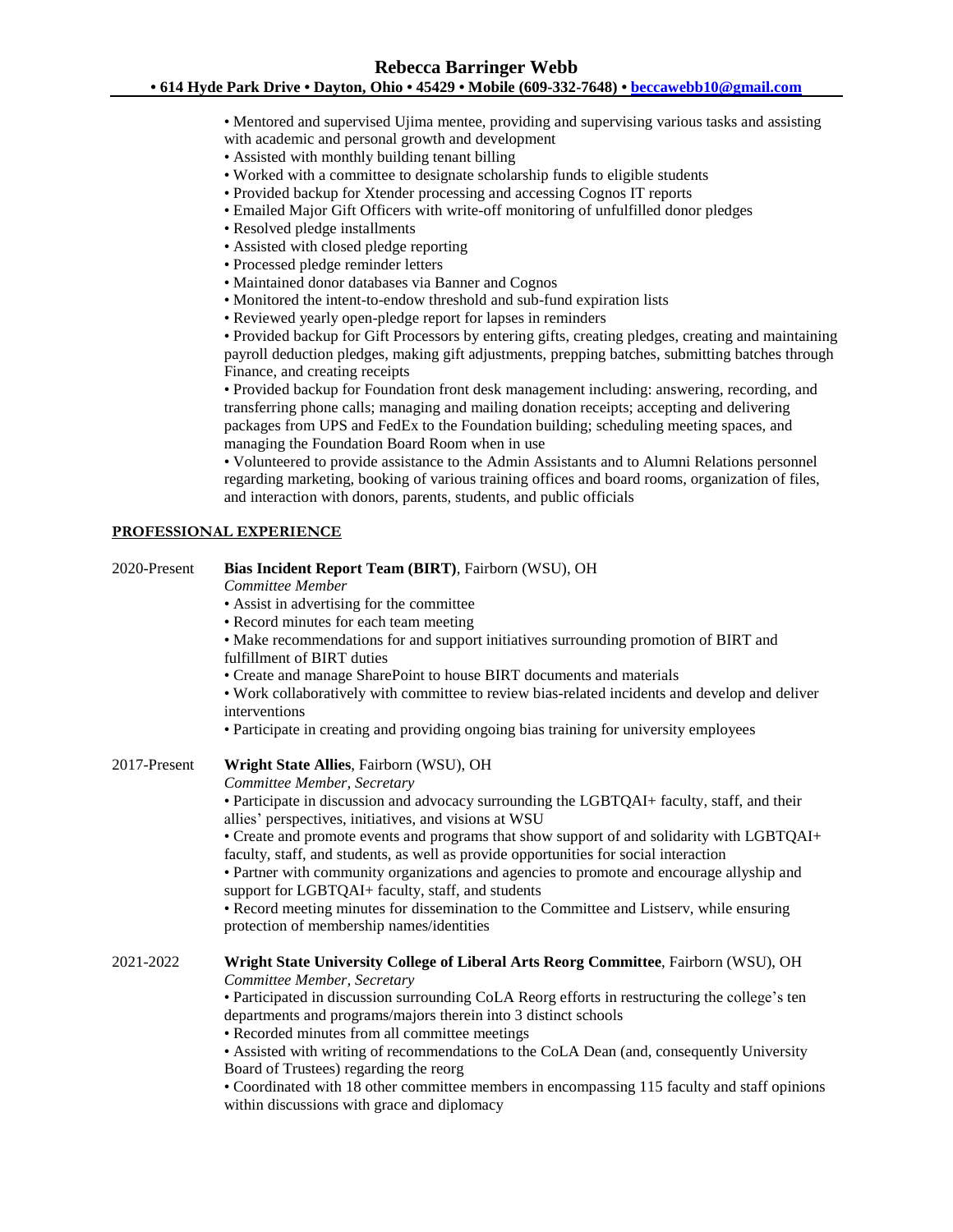• Established Pilot page for members to review and approve minutes and keep questions and comments in one place without overwhelming email threads 2020-2021 **Staff Senate**, Fairborn (WSU), OH *Board Member, Parliamentarian* • Participated in discussion and advocacy surrounding the university staff's perspectives, initiatives, and visions at WSU • Served on the Governance and Membership Subcommittee, creating and reviewing Senate bylaws, managing annual elections to Senate, and managing annual Senate officer elections • Ensured all meetings were run according to Robert's Rules of Order • Attended Executive Committee meetings and worked with staff liaison to the university administration in advocating for staff needs/concerns 2017-2019 **Classified Staff Advisory Council**, Fairborn (WSU), OH *Board Member, Secretary* • Participated in discussion and advocacy surrounding the classified staff's perspectives, initiatives, and visions at WSU • Served on the Academic Realignment Council Subcommittee, providing suggestions and feedback regarding the reallocation of programs within the various colleges at WSU • Served on the Fundraising Subcommittee in raising money for the staff appreciation/retirement blankets given to classified staff at WSU • Organized pot-lucks and catering for meetings • Recorded meeting minutes for dissemination to the Board and posting to CSAC website 2017-2018 **University Diversity Advisory Committee**, Fairborn (WSU), OH *Board Member, Secretary* • Obtained attendance information and recorded minutes for committee meetings • Participated in discussion and advocacy surrounding diversity and inclusion in the acquisition and retention of students, faculty, and staff at WSU • Provided feedback and suggestions for the update of WSU's diversity statement, policies surrounding hiring, and vision of forwarding the diversity message across campus activities and initiatives • Created Sharepoint website for UDAC, hosing meeting minutes and committee documents for members • Recorded meeting minutes for dissemination to the Board and posting to UDAC website 2017-2018 **College of Liberal Arts' Dean's Student Advisory Board**, Fairborn (WSU), OH *Board Member, Secretary* • Participated in Board initiatives within the College of Liberal Arts (CoLA) at WSU that provided a voice for the students and support to the faculty and staff • Attended, provided services for, and supported CoLA events such as the Arts Gala, Donor Appreciation Reception, Day with a Raider program, Raider Open House, the Mental Health Day Event, and CoLA mentorship program • Provided ideas for and executed fundraisers to benefit the CoLA Emergency fund and other CoLA scholarships and program funds 2015 & 2017 **Breaking Silences, Demanding Crip Justice: Sex, Sexuality, & Disability Conference**, Fairborn (WSU), OH -- November 4-6 2015 and September 22-24 2017 *Board Member, Secretary, and Hospitality Committee Chair* • Provided feedback regarding logos, conference presenter proposals, attendee gifts, possible exhibitor/presenter outreach and other conference details • Provided attendees with knowledge on local disability accommodations regarding hotels and transportation, also arranging bookings for speakers and attendees • Provided transportation to and from hotels and airports for speakers and attendees – including assistance for any mishaps in wheelchair handling via airlines or procuring special mobility

devices and services during the speakers/guests' stay